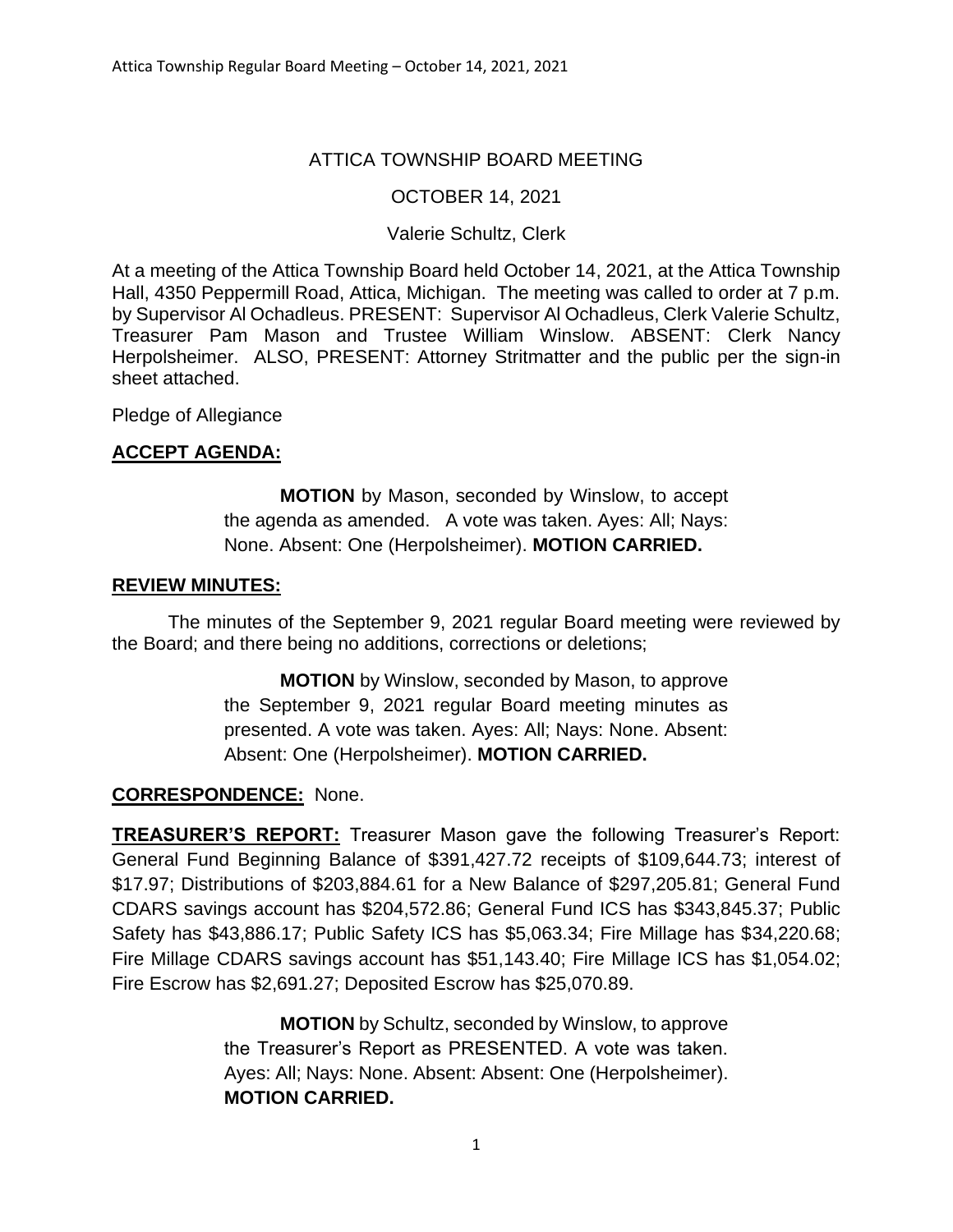# **POLICE REPORT:**

Supervisor Ochadleus gave the following police report: there were 68 calls received in the month of September, with 38 of the calls handled by the Township police.

## **PUBLIC TIME:** None.

**OLD BUSINESS:** None.

## **NEW BUSINESS:**

**1. Master Plan:**

**MOTION** by Schultz, seconded by Mason, to adopt the attached Master Plan resolution #2021-02. A vote was taken. Ayes: All; Nays: None. Absent: Absent: One (Herpolsheimer). **MOTION CARRIED.**

## **2. Accept Audit:**

**MOTION** by Schultz, seconded by Winslow, to accept the Township of Attica audited financial report by King & King CPAs, LLC. A vote was taken. Ayes: All; Nays: None. Absent: Absent: One (Herpolsheimer). **MOTION CARRIED.**

### **COMMITTEE REPORTS:**

- 1. FIRE: None.
- 2. PARK: None.
- 3. PLANNING BOARD: None.
- 4. ATTORNEY REPORT: None.
- 5. AMBULANCE: None.
- 7. COMMISSIONER'S REPORT: None.
- 8. BOARD: Trustee Winslow asked if the accessory building at 5641 Reynolds Road had been torn down.
- 9. PUBLIC TIME: None.

# **REVIEWING AND PAYING BILLS:**